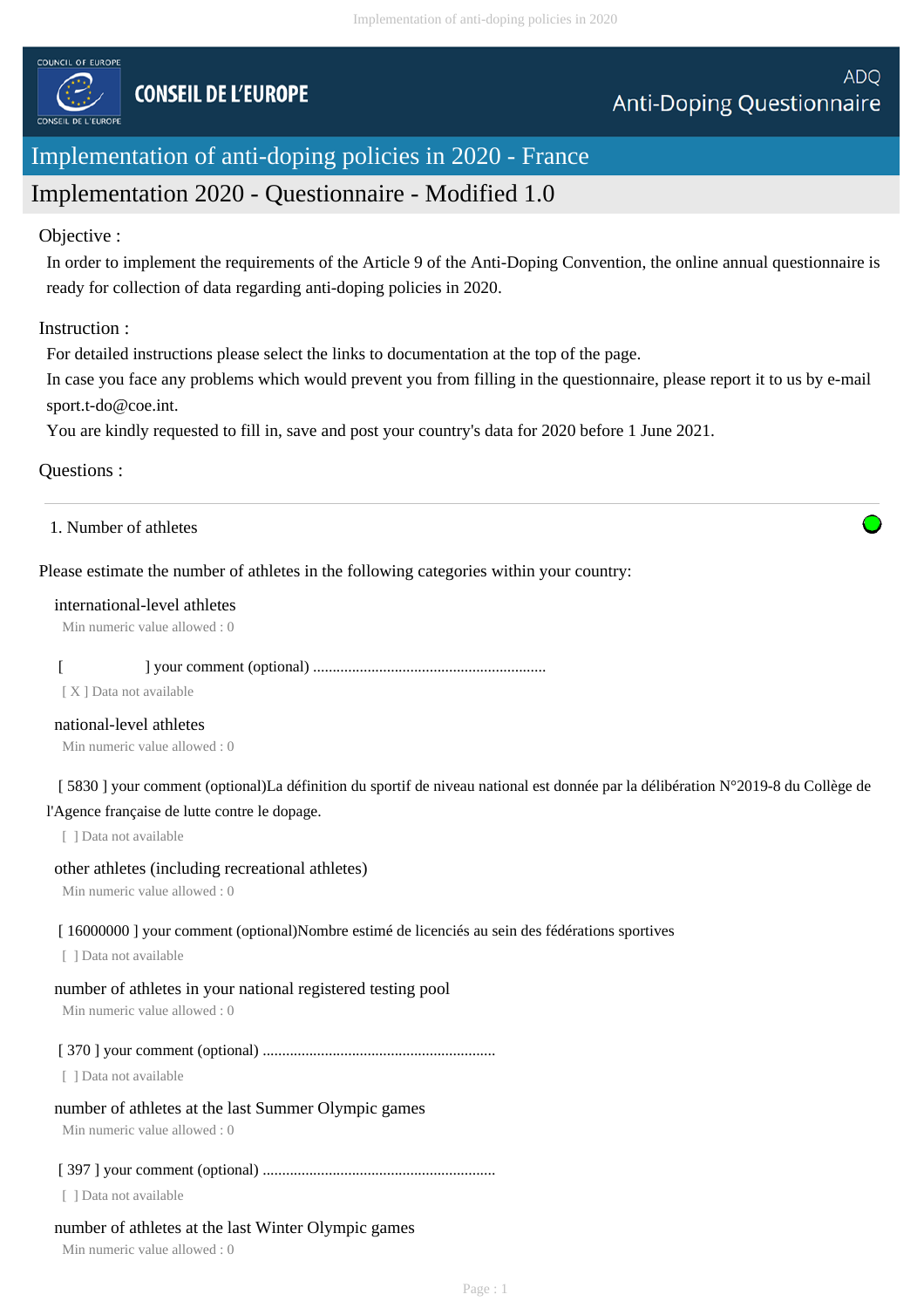| [ ] Data not available                                                                  |  |
|-----------------------------------------------------------------------------------------|--|
| number of athletes at the last Summer Paralympic games<br>Min numeric value allowed : 0 |  |
| [ ] Data not available                                                                  |  |
| number of athletes at the last Winter Paralympic games<br>Min numeric value allowed : 0 |  |
| [ ] Data not available                                                                  |  |
| 2. Doping definition                                                                    |  |

What is the definition of "doping in sport" used in your country?

[ ] Council of Europe Anti-Doping Convention. Your comment (optional) ............................................................

[ ] UNESCO International Convention against doping in sport. Your comment (optional) ............................................................

[ ] World Anti-Doping Code. Your comment (optional) ............................................................

[ X ] Other, please specify (e.g. national law) : Législation nationale inscrite dans le code du sport

# 3. Doping list

Which list of banned pharmacological classes of doping agents and doping methods (i.e. Prohibited List) is implemented in your country?

[ ] Prohibited List, as adopted by the Executive Committee of WADA. Your comment (optional)

............................................................

 [ ] List of banned pharmacological classes of doping agents and doping methods, as adopted by the Monitoring Group (T-DO). Your comment (optional) ............................................................

 [ X ] Prohibited List, as adopted by the Conference of Parties of the International Convention against Doping in Sport (UNESCO). Your comment (optional) La liste 2020 a été intégrée en droit français par un décret publié au journél officiel du 30 décembre 2020 :https://www.legifrance.gouv.fr/jorf/id/JORFTEXT000042753938

[ ] Other, please specify : ............................................................

4. Additional doping lists

For the purposes of restricting availability of doping substances, are there other lists than those defined in the question 3?

( X ) Yes, please specify: Liste des substances interdites dont la détention est interdite au plan pénal

( ) No. Your comment (optional) ............................................................

Attachments

Arrêté liste des substances interdites : http://https://www.legifrance.gouv.fr/jorf/id/JORFTEXT000041477793

Arrêté liste des substances interdites : http://https://www.legifrance.gouv.fr/jorf/id/JORFTEXT000041477793

5. Anti-doping laws

Are there any anti-doping laws in your country?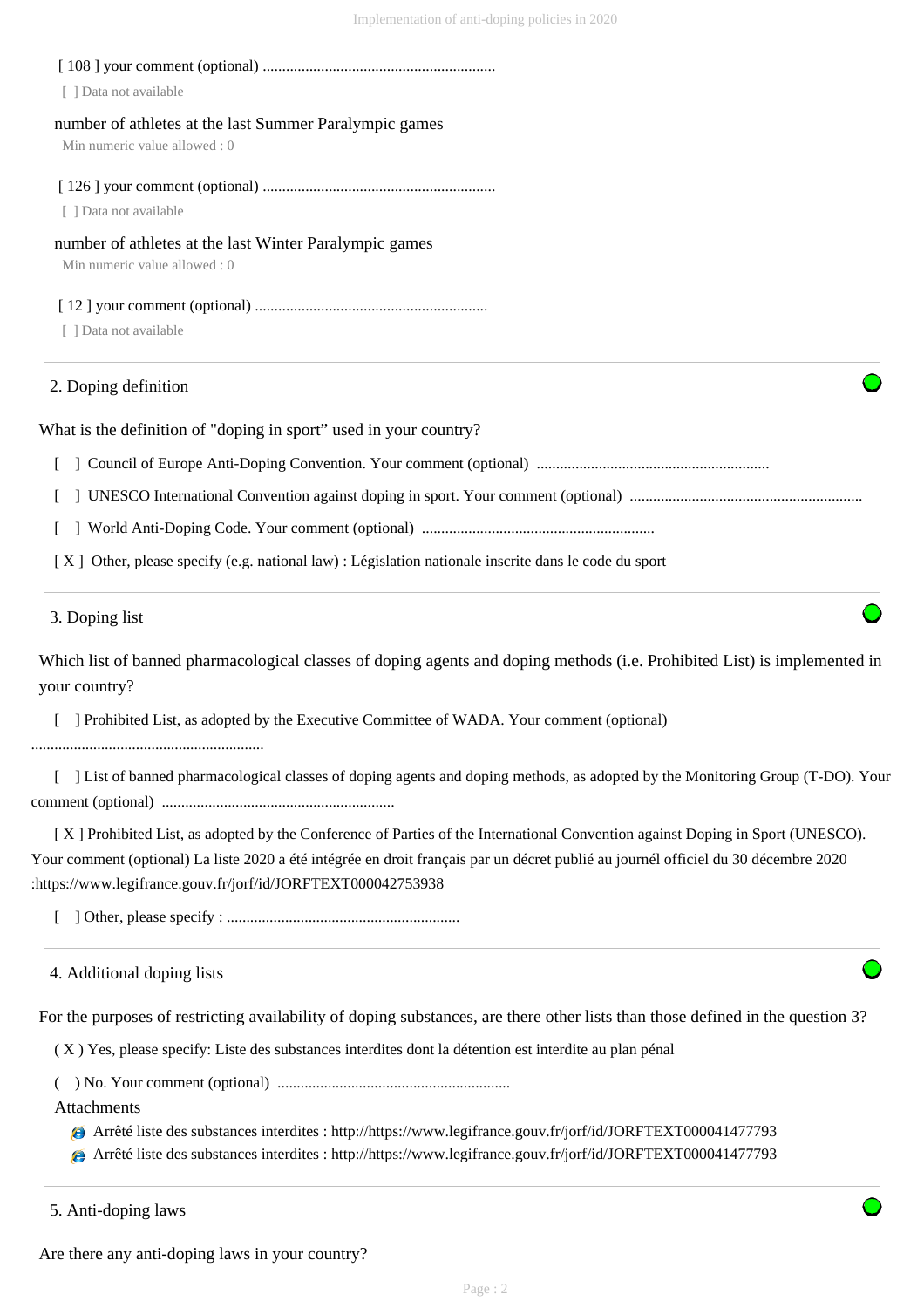[ X ] Anti-doping law (other than ratification of the Convention). Your comment (optional)Partie législative du code du sport

[X] Other public law rules, please specify: Partie réglementaire du code du sport

[ ] No. Your comment (optional) ............................................................

Attachments

Partie législative du code du sport : http://https://www.legifrance.gouv.fr/codes/section\_lc/LEGITEXT000006071318/LEGISCTA000006151570/#LEGISCTA00000 6151570

Partie réglementaire du code du sport : http://https://www.legifrance.gouv.fr/codes/section\_lc/LEGITEXT000006071318/LEGISCTA000006151550/#LEGISCTA00000 6151550

6. National Anti-Doping Organisation (NADO)

What is the legal status of your national anti-doping organisation? Please upload the statutes, if possible

 ( X ) Public authority. Your comment (optional)L'AFLD est une autoruté publique indépendante dont le statut est garantit par une loi organique

( ) Non-governmental organisation. Your comment (optional) ............................................................

( ) Private company. Your comment (optional) ............................................................

( ) National Olympic Committee acting as a NADO. Your comment (optional) ............................................................

( ) Other, please specify : ............................................................

## Attachments

Page AFLD : http://http://www.afld.fr/

# 7. NADO activities

Which of the activities below are conducted by your national anti-doping organisation? Please upload the organisational chart, if possible

|                                                | Yes. Your comment<br>(optional) | No, please specify which<br>organisation is in charge |
|------------------------------------------------|---------------------------------|-------------------------------------------------------|
| Co-ordination of action by public authorities  |                                 | (X) Ministère des sports                              |
| Co-ordination of the fight against trafficking |                                 | (X) Ministère des sorts                               |
| Testing (doping control)                       | (X)                             |                                                       |
| <b>Results management</b>                      | (X)                             |                                                       |
| Disciplinary procedures                        | (X)                             |                                                       |
| Education and/or information                   | (X)                             |                                                       |
| Research                                       | (X)                             |                                                       |

Attachments

Page lutte contre le dopage du ministère des sports : http://https://www.sports.gouv.fr/ethique-integrite/agir-contre-le-dopage/

Page lutte contre le dopage du ministère des sports : http://https://www.sports.gouv.fr/ethique-integrite/agir-contre-le-dopage/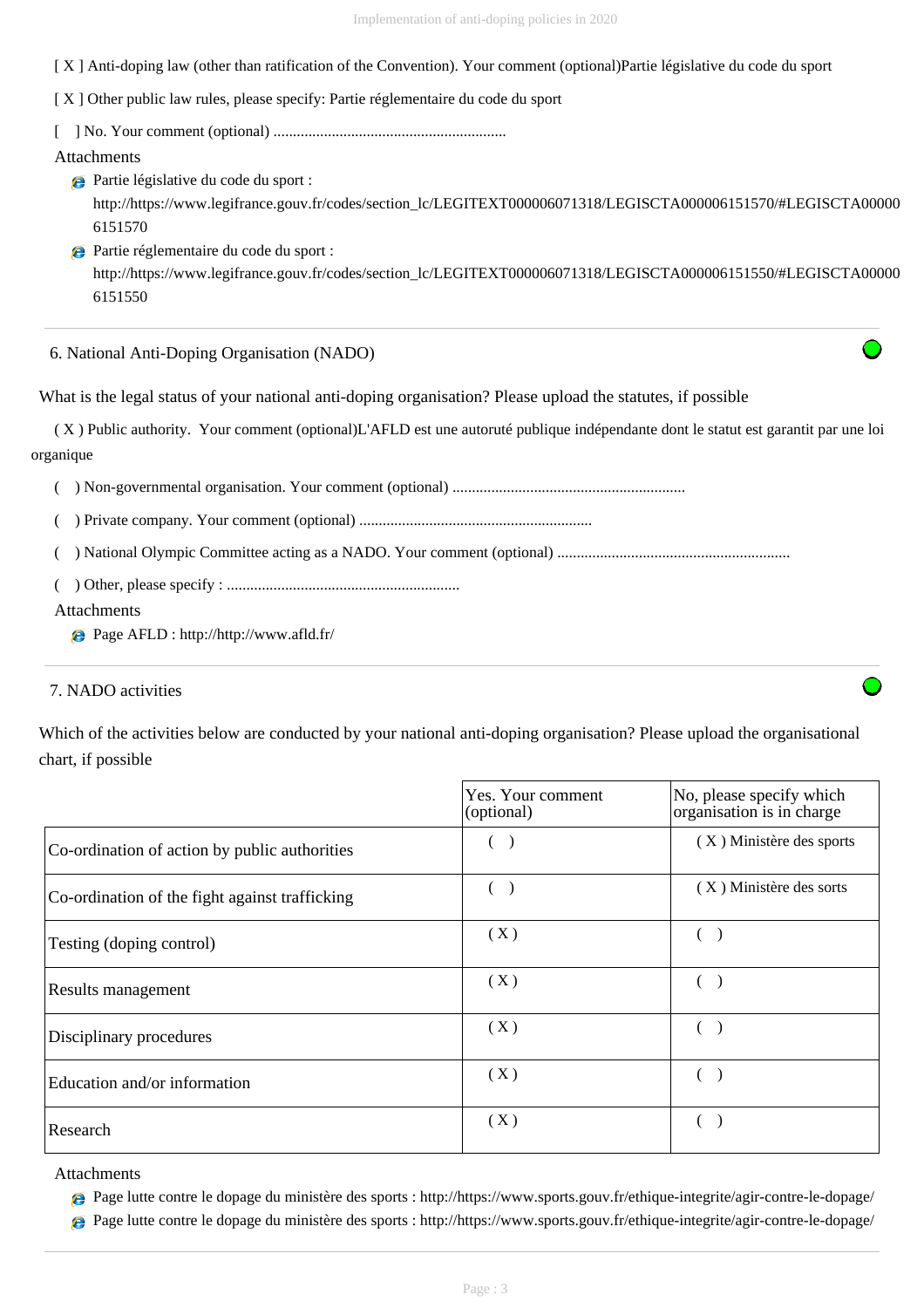# 8. Funding of anti-doping programme

#### What was the annual budget of the NADO for the 2020 calendar year?

Min numeric value allowed : 0

#### [ 11174000 ] amount€Currency

[ ] Data not available

# 9. Funding sources

How is the NADO funded? Please select all that apply and indicate an estimate in percentages:

[ ] Government91,1%

|  | [ ] Fee for service 8,9% |  |
|--|--------------------------|--|
|  |                          |  |
|  |                          |  |

# 10. Distribution of funding

What percentage of NADO's annual budget is put towards the following core programs?

[ 16.13 ] Testing (including equipment, transportation, sample collection personnel fees)

- [ 31.05 ] Sample analysis
- [ $0.03$ ] Investigations
- [ 4.81 ] Education
- [ 4.83 ] Research
- [ 0.98 ] Results Management/Legal
- [  $0.03$  ] Therapeutic Use Exemptions (TUEs)
- [ 42.15 ] Other (e.g. remuneration, administration) dont APMU

[ ] Data not available

# 11. Other funding for the anti-doping programme

Are other institutions funding any parts of the national anti-doping programme (e.g. laboratories, research, WADA contribution, Unesco Voluntary Fund)

( ) Yes, please describe ............................................................

 $(X)$  No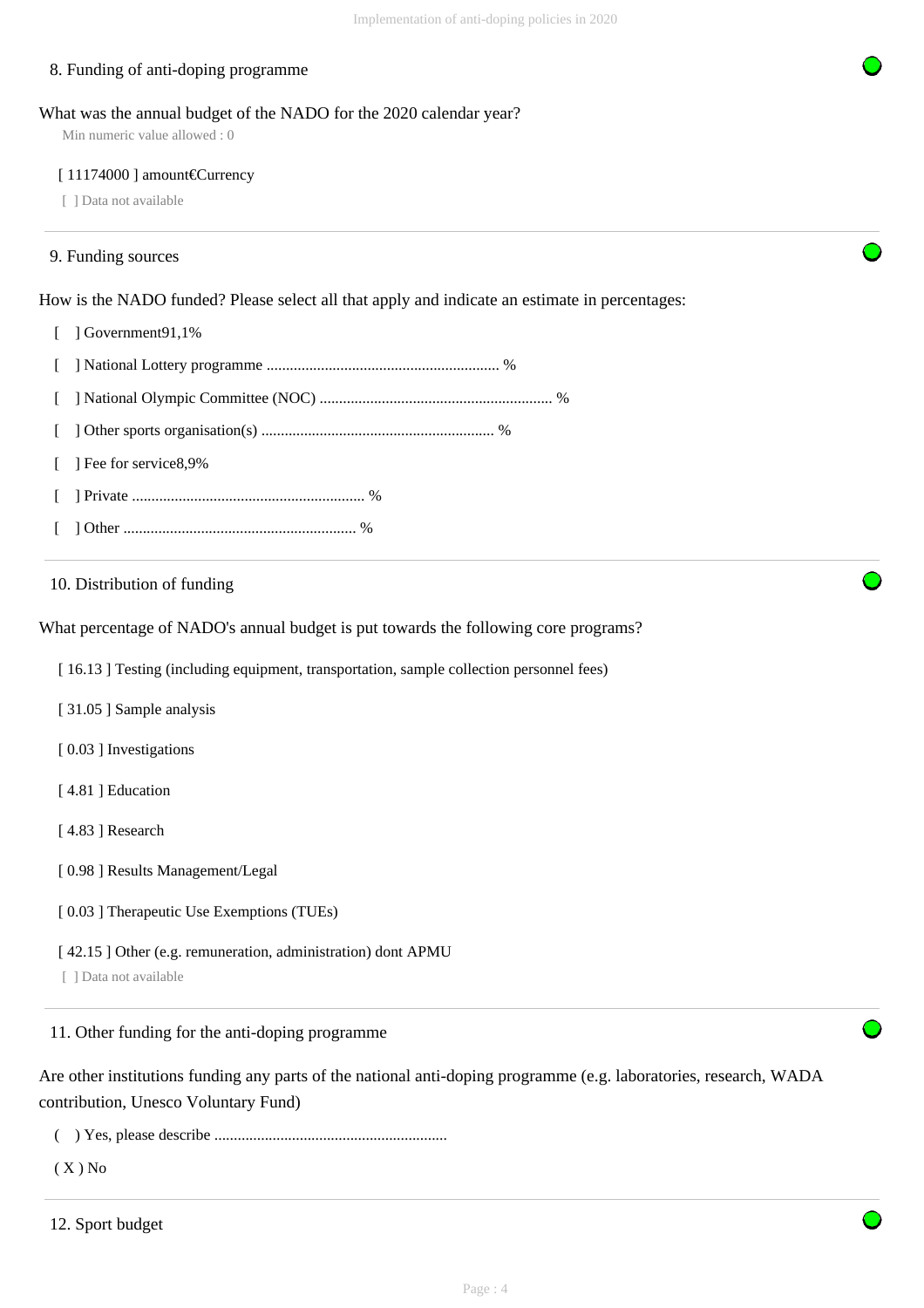What amount has been allocated to sport from the State budget through the national ministry responsible for sport for the year 2020?

#### [ 710420000 ] amount€currency / other information

[ ] Data not available

13. Limiting public funding to organisations

Is public funding withheld from organisations that do not comply with anti-doping regulations and related legal instruments?

 ( X ) Yes, all funding is withheld; your comment (optional) Le ministère chargé des sports peut décider de retirer l'agrément accordé à une fédération sportive. Dans ce cas, cette fédération est alors privée des subventions qu'elle reçoit de la part de l'État, ainsi que de la mise à disposition de personnels de l'État ou d'agents publics rémunérés par lui qui exercent, au sein de la fédération, des missions de conseiller technique sportif.

( ) A limited amount of funding is withheld; your comment (optional) ............................................................

( ) No financial implications; your comment (optional) ............................................................

( ) Information not available; your comment (optional) ............................................................

14. Limitation of public funding of persons

Is sport-related financial assistance provided by public authorities withheld from banned athletes or athlete support personnel during the period of their suspension?

( ) Yes, all funding is withheld; your comment (optional) ............................................................

 ( X ) A limited amount of funding is withheld; your comment (optional)La cessation du versement de l'aide financière n'est pas automatique. Elle ne peut intervenir que sur décision motivée du ministre chargé des sports, qui peut retirer à une personne la qualité de sportif de haut niveau ou Espoir, ou celle d'entraîneur de haut niveau, en cas de VRAD (violation des règles antidopage) avérée commise par l'intéressé, ce qui entraîne alors une suppression des aides personnalisées.

( ) No; your comment (optional) ............................................................

 ( ) Not applicable (no sport-related financial assistance is provided by public authorities to athletes or support personnel); your comment (optional) ............................................................

( ) Information not available; your comment (optional) ............................................................

15. Testing programme

Does your country have a national testing programme?

( X ) Yes

( ) No, please explain ............................................................

16. Elements of the testing programme

What elements of the testing program are implemented by the NADO?

[ X ] Risk assessment and test distribution planning (TDP)

[X] Registered testing pool

[X] Random selection of athletes

[ X ] Targeted selection of athletes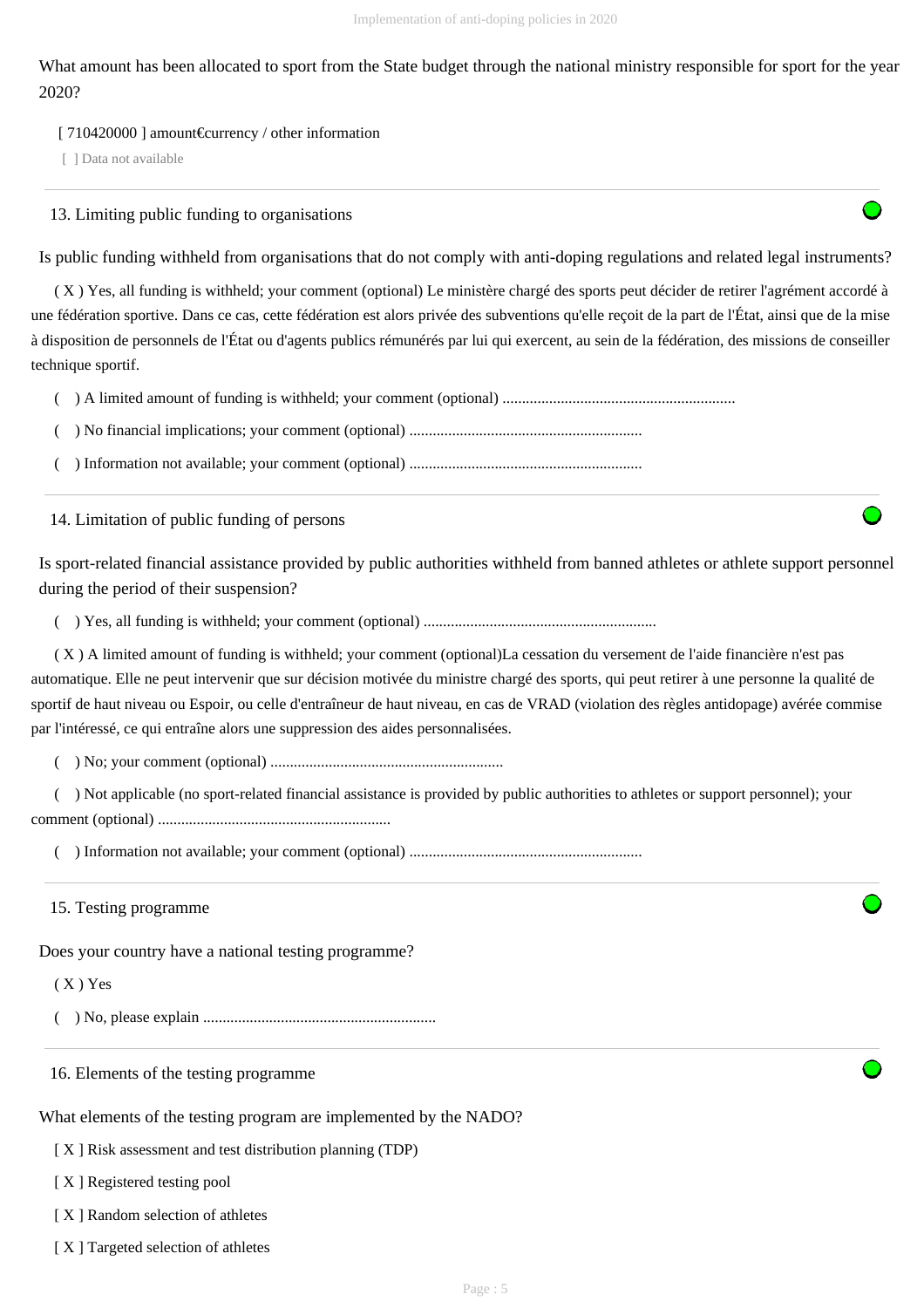[ $X$ ] In-competition testing

[ X ] Out-of-competition testing

[ X ] No-advance notice testing

[ X ] Blood testing

[ X ] Athlete biological passport (ABP) modules

[ ] Other elements, please specify ............................................................

[ ] If some elements are implemented by another body, please specify which body ............................................................

#### 17. Quality certificate

Is your NADO or part of its procedures certified according to a quality standard (such as ISO or any other quality assurance system)?

( ) Yes, please specify which standard, its scope and validity ............................................................

( X ) In progress, please specifyCela est prévu pour 2021 pour les procédures de contrôle

( ) No. Your comment (optional) ............................................................

18. NADO staff, committee members and other anti-doping specialists

Please outline below how many NADO staff, committees' members and other anti-doping specialists are involved in the coordination and management of your anti-doping programs (except sample collection personnel)

Min numeric value allowed : 0

[ 71.3 ] staff full time

[ 0 ] staff part time

 [ 0 ] committees' members (including, but not limited to, members of the disciplinary panels, NADO Board, TUE, education, whereabouts, scientific, athletes, appeals, ethics and/or other committees)

[ 0 ] other specialists, please describe ............................................................

[ ] Data not available

#### 19. Sample collection personnel

Do you have sample collection personnel (SCP) ?

( X ) Yes, within the NADO

( ) Yes, through a service provider (Delegated third party) ............................................................

( ) No, please explain ............................................................

#### 20. Number of DCOs and BCOs

How many doping control officers (DCOs), blood control officers (BCOs) and chaperones are in your sample collection personnel programme?

Min numeric value allowed : 0

[ 155 ] DCOs; your comment (optional) ............................................................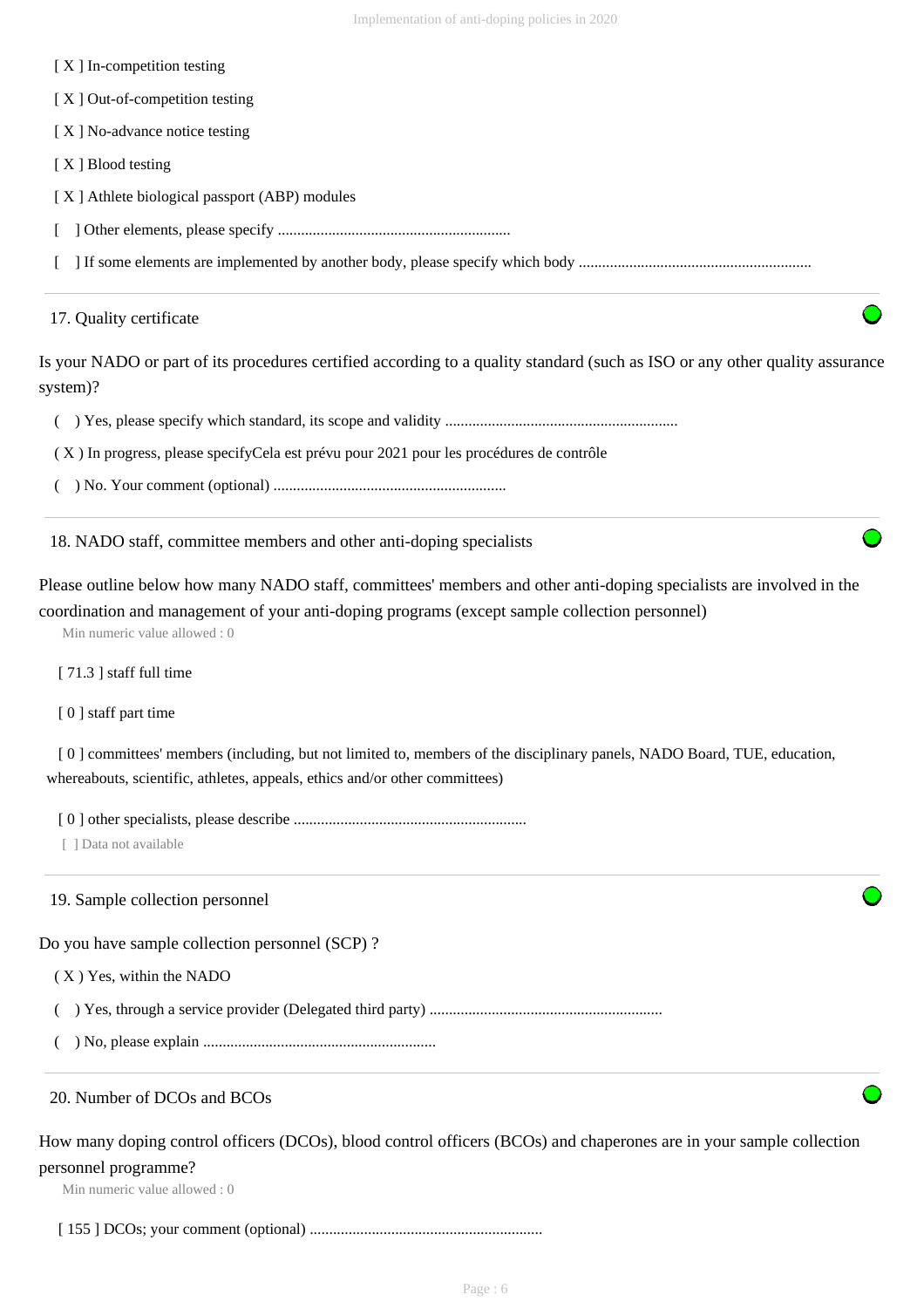[ 128 ] BCOs; your comment (optional) ............................................................

[ 0 ] Chaperones; your comment (optional) ............................................................

[ ] Data not available

#### 21. Laboratory

Is there a doping control laboratory in your country?

- [ X ] Yes, accredited or approved by WADA in accordance with the International Standard for Laboratories
- [ ] No, but a preparatory process is in progress to apply for accreditation or approval by WADA
- [ ] No

# 22. Use of WADA laboratories

Which WADA-accredited or approved laboratories are used for analysis of samples collected by your NADO as a Testing authority within your national testing program in the year 2020? Please list all that applies, including the laboratory in your own country (if you use it) and indicate the percentage of samples analysed in each laboratory. Enter "0", if you don't use this laboratory

|                            | % of NADO samples (estimate) |
|----------------------------|------------------------------|
| ANKARA, TURKEY             | $\boldsymbol{0}$             |
| ATHENS, GREECE             | $\boldsymbol{0}$             |
| <b>BANGKOK, THAILAND</b>   | $\mathbf{0}$                 |
| <b>BARCELONA, SPAIN</b>    | $\boldsymbol{0}$             |
| <b>BEIJING, CHINA</b>      | $\mathbf{0}$                 |
| BLOEMFONTEIN, SOUTH AFRICA | $\overline{0}$               |
| <b>BUCHAREST, ROMANIA</b>  | $\boldsymbol{0}$             |
| COLOGNE, GERMANY           | $\mathbf{0}$                 |
| DOHA, QATAR                | $\mathbf{0}$                 |
| GHENT, BELGIUM             | $\overline{0}$               |
| HAVANA, CUBA               | $\mathbf{0}$                 |
| HELSINKI, FINLAND          | $\mathbf{0}$                 |
| KREISCHA, GERMANY          | $\mathbf{0}$                 |
| LAUSANNE, SWITZERLAND      | $\boldsymbol{0}$             |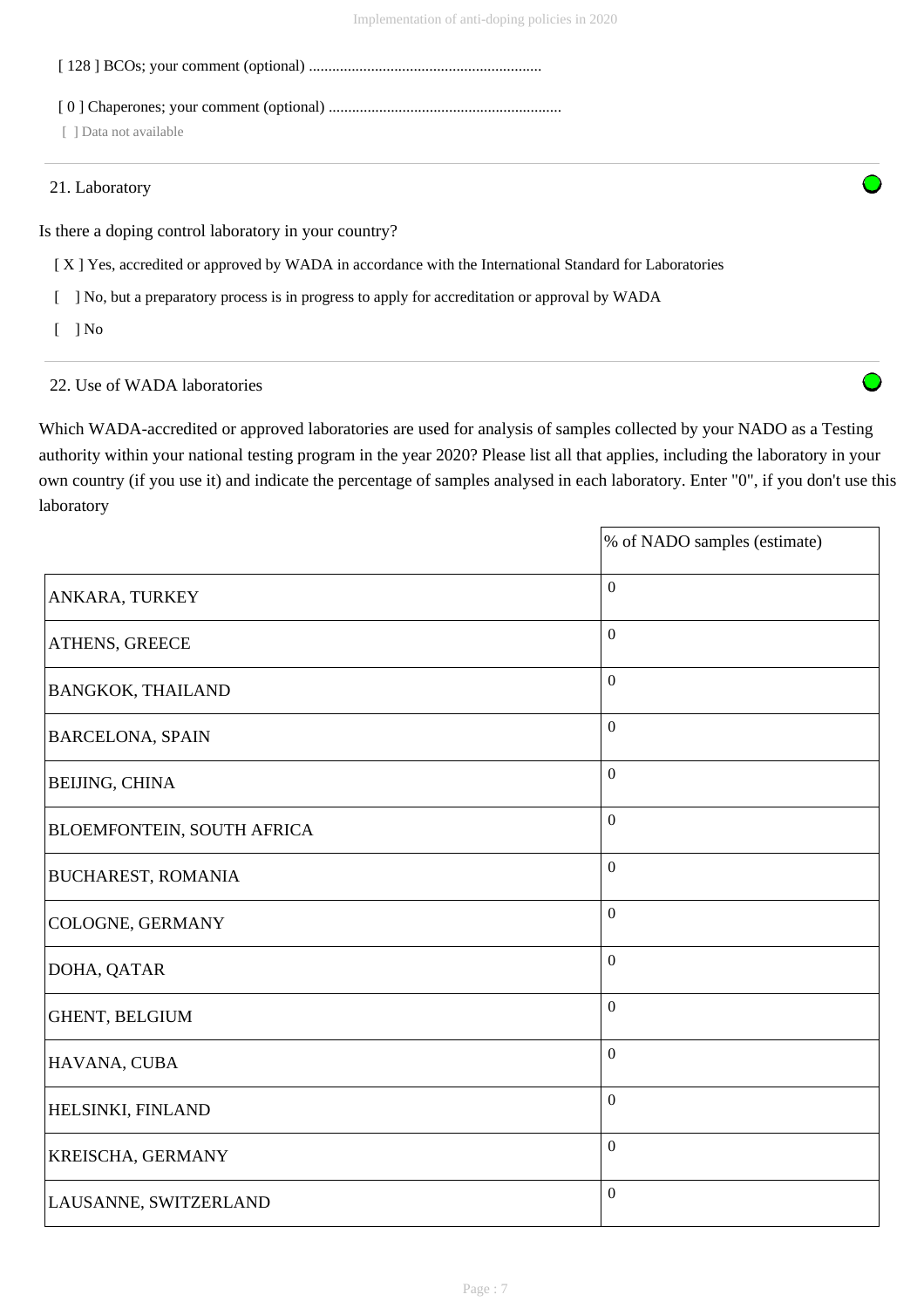| LONDON, UNITED KINGDOM        | $\boldsymbol{0}$ |
|-------------------------------|------------------|
| LOS ANGELES, USA              | $\boldsymbol{0}$ |
| MADRID, SPAIN                 | $\boldsymbol{0}$ |
| MONTREAL, CANADA              | $\boldsymbol{0}$ |
| NEW DELHI, INDIA              | $\boldsymbol{0}$ |
| <b>OSLO, NORWAY</b>           | $\boldsymbol{0}$ |
| PARIS, FRANCE                 | 100%             |
| <b>RIO DE JANEIRO, BRAZIL</b> | $\boldsymbol{0}$ |
| <b>ROMA, ITALY</b>            | $\boldsymbol{0}$ |
| SALT LAKE CITY, USA           | $\boldsymbol{0}$ |
| <b>SEIBERSDORF, AUSTRIA</b>   | $\boldsymbol{0}$ |
| SEOUL, SOUTH KOREA            | $\boldsymbol{0}$ |
| STOCKHOLM, SWEDEN             | $\boldsymbol{0}$ |
| SYDNEY, AUSTRALIA             | $\boldsymbol{0}$ |
| TOKYO, JAPAN                  | $\boldsymbol{0}$ |
| WARSAW, POLAND                | $\boldsymbol{0}$ |

[ ] Data not available

# 23. Testing statistics

How many samples were collected under your national testing program in the year 2020?

|                                                             | Urine | Blood (including ABP) |
|-------------------------------------------------------------|-------|-----------------------|
| In-competition samples<br>Min numeric value allowed: 0      | 2140  | 23                    |
| Out-of-competition samples<br>Min numeric value allowed : 0 | 3712  | 67                    |

[ ] Data not available

# 24. Testing abroad

Did you test athletes under your authority who reside or train abroad (directly or by subcontracting other ADOs or antidoping service providers)?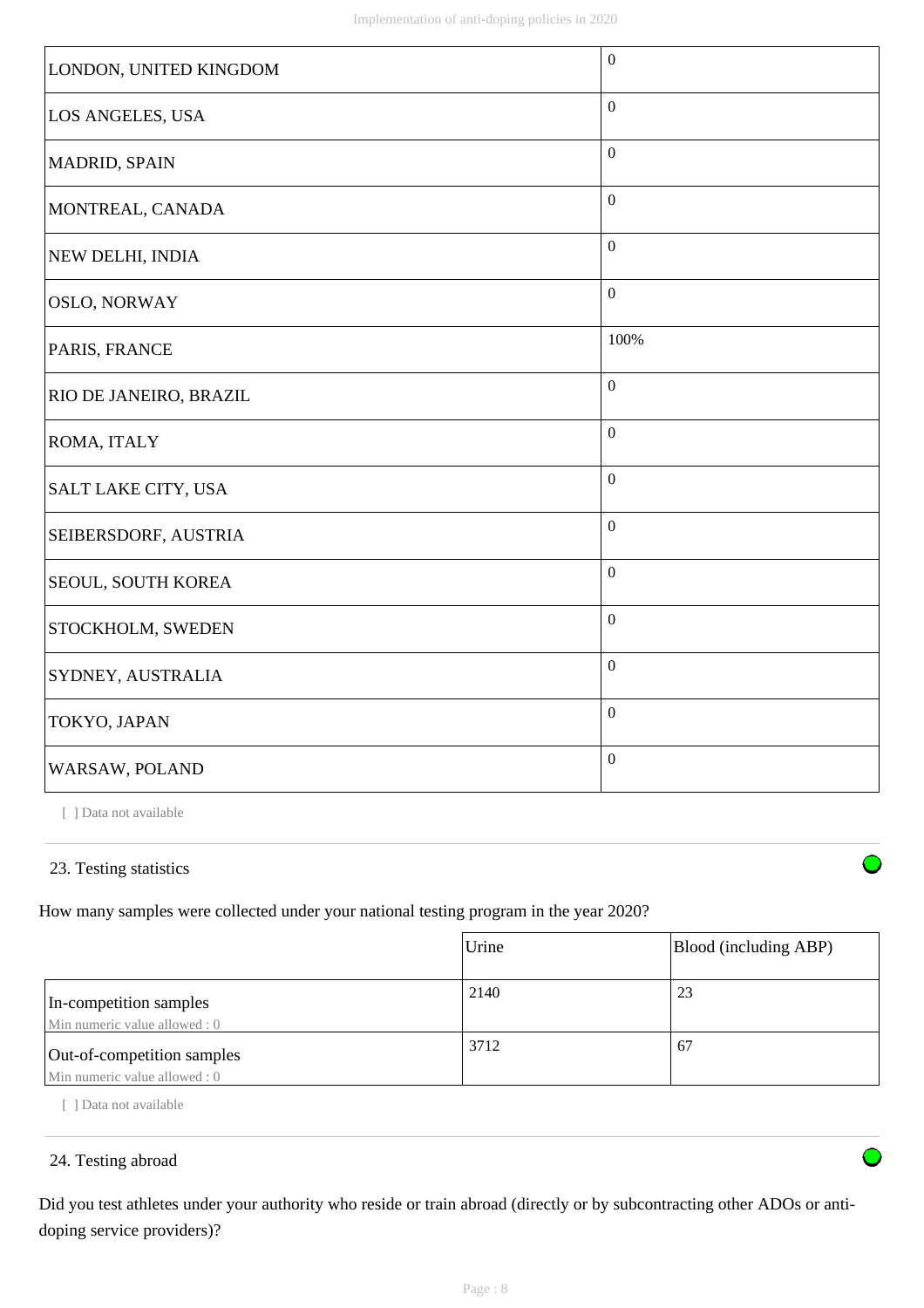#### ( X ) Yes; your comment (optional)73

- ( ) Not in 2020, but we have authorisation to do so; your comment (optional) ............................................................
- ( ) No, we do not have authorisation to do so; your comment (optional) ............................................................

## 25. Disciplinary system

Please describe the disciplinary process for the anti-doping rule violations and application of the T-DO Recommendation on ensuring the independence of hearing panels (bodies) and promoting fair trial in anti-doping cases [T-DO/Rec(2017)01] http://rm.coe.int/recommendation-on-ensuring-the-independence-of-hearing-panels-bodies-a/1680735159

| Has your State established<br>centralised panel/body in<br>charge of all hearing<br>proceedings in anti-doping<br>matters (hearing panel)?                                                       | Oui    | ÷              |                |
|--------------------------------------------------------------------------------------------------------------------------------------------------------------------------------------------------|--------|----------------|----------------|
| Is the hearing panel<br>independent, and<br>operationally independent<br>from sport movement (i.a.<br>national federations,<br>National Olympic<br>Committee, National<br>Paralympic Committee)? | Oui    | ÷              | $\overline{a}$ |
| Is the hearing panel<br>operationally independent<br>from the government?                                                                                                                        | Oui    | $\overline{a}$ |                |
| Is the hearing panel<br>operationally independent<br>from the NADO?                                                                                                                              | Oui    | $\blacksquare$ | $\blacksquare$ |
| Are you aware of T-<br>DO/Rec(2017)01?                                                                                                                                                           | Oui    | L,             |                |
| Is the composition of the<br>hearing panel in line with the<br>requirements outlined in T-<br>DO/Rec(2017)01?                                                                                    | Oui    |                |                |
| Are the rights of access to<br>justice ensured in accordance<br>with $T\text{-DO/Rec}(2017)01?$                                                                                                  | Oui    | L,             |                |
| Other comments                                                                                                                                                                                   | $\sim$ | $\blacksquare$ | Non            |

[ ] Data not available

#### 26. Appeals system

Please describe the process for handling anti-roping rule violations appeals

 Describe, upload documents or add the link to the relevant content Le Conseil d'Etat est compétent pour connaitre les appels de décisions disciplinaires concernant les sportifs de niveau national et infra national. Le TAS est compétent pour connaitre les appels de décisions disciplinaires concernant les sportifs de niveau international.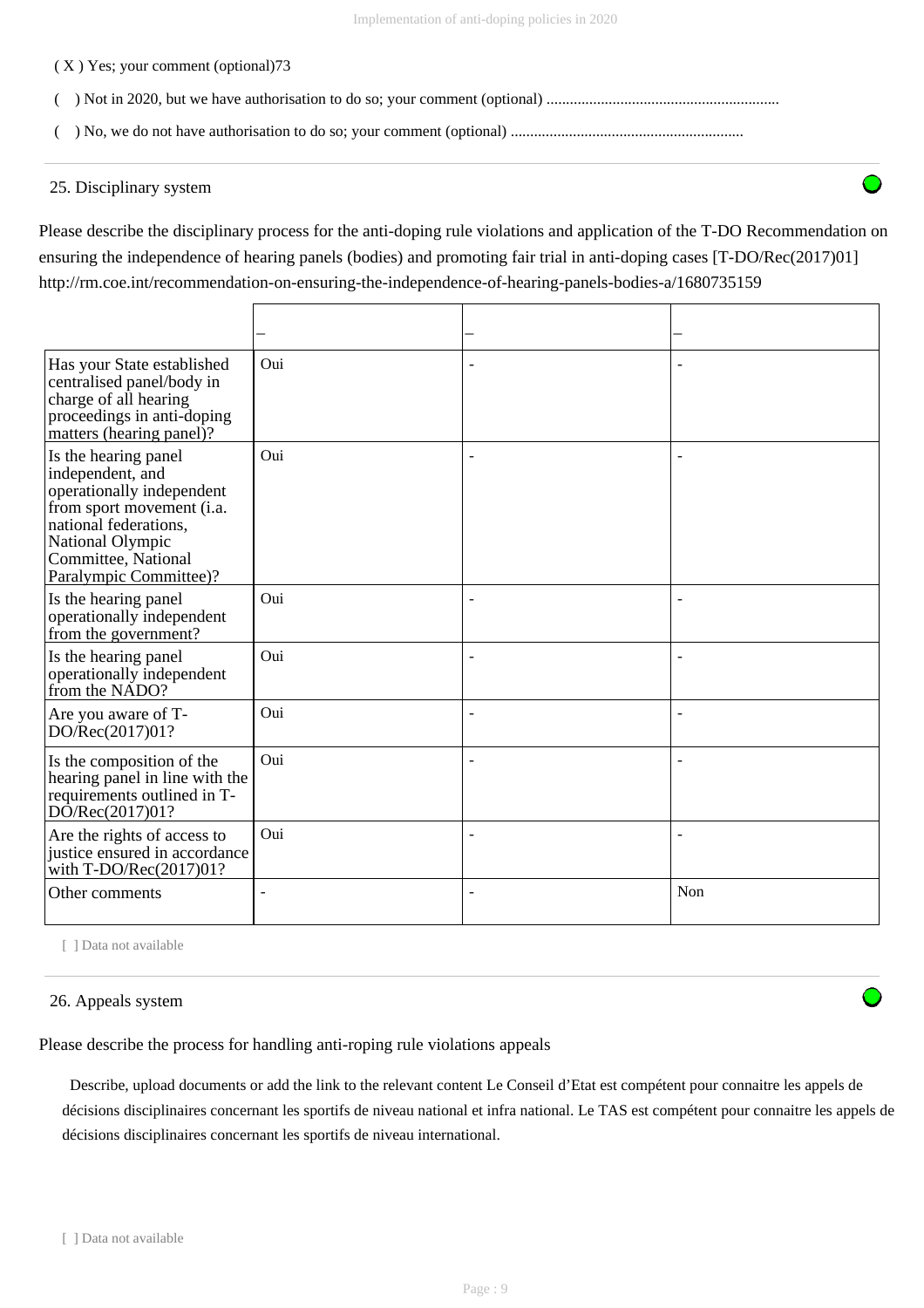## Attachments

**Appel.jpg** 

# 27. Anti-doping rule violations (ADRV)

How many anti-doping rule violations cases were initiated in 2020 and how many of these initiated cases resulted in the imposition of a sanction?

|                                                                                                                                                  | Initiated cases  | Cases that resulted in a Cases that resulted in<br>sanction | no sanction      |
|--------------------------------------------------------------------------------------------------------------------------------------------------|------------------|-------------------------------------------------------------|------------------|
| Presence of a prohibited substance or its<br>metabolites or markers in an athlete's sample<br>Min numeric value allowed: 0                       | 28               | 5                                                           | 8                |
| Use or attempted use by an athlete of a<br>prohibited substance or a prohibited method<br>Min numeric value allowed: 0                           | $\overline{0}$   | $\overline{0}$                                              | $\theta$         |
| Evading, refusing or failing to submit to<br>sample collection<br>Min numeric value allowed : 0                                                  | $\mathbf{1}$     | $\mathbf{1}$                                                | $\overline{0}$   |
| Whereabouts failures<br>Min numeric value allowed: 0                                                                                             | 3                | 3                                                           | $\boldsymbol{0}$ |
| Tampering or attempted tampering with any<br>part of doping control<br>Min numeric value allowed: 0                                              | 1                | $\mathbf{1}$                                                | $\overline{0}$   |
| Possession of prohibited substances and<br>prohibited methods<br>Min numeric value allowed: 0                                                    | $\overline{0}$   | $\overline{0}$                                              | $\overline{0}$   |
| Trafficking or attempted trafficking in any<br>prohibited substance or prohibited method<br>Min numeric value allowed: 0                         | $\overline{0}$   | $\Omega$                                                    | $\overline{0}$   |
| Administration or attempted administration to<br>any athlete of any prohibited method or<br>prohibited substance<br>Min numeric value allowed: 0 | $\overline{0}$   | $\overline{0}$                                              | $\overline{0}$   |
| Complicity<br>Min numeric value allowed: 0                                                                                                       | $\boldsymbol{0}$ | $\mathbf{0}$                                                | $\boldsymbol{0}$ |
| Prohibited association<br>Min numeric value allowed: 0                                                                                           | $\overline{0}$   | $\mathbf{0}$                                                | $\boldsymbol{0}$ |

[ ] Data not available

# 28. Whereabouts failures

How many of the following whereabouts failures have you registered in 2020?

# [ 3 ] One missed test or filing failure

## [ 0 ] Any combination of two missed tests and/or filing failures

[ ] Data not available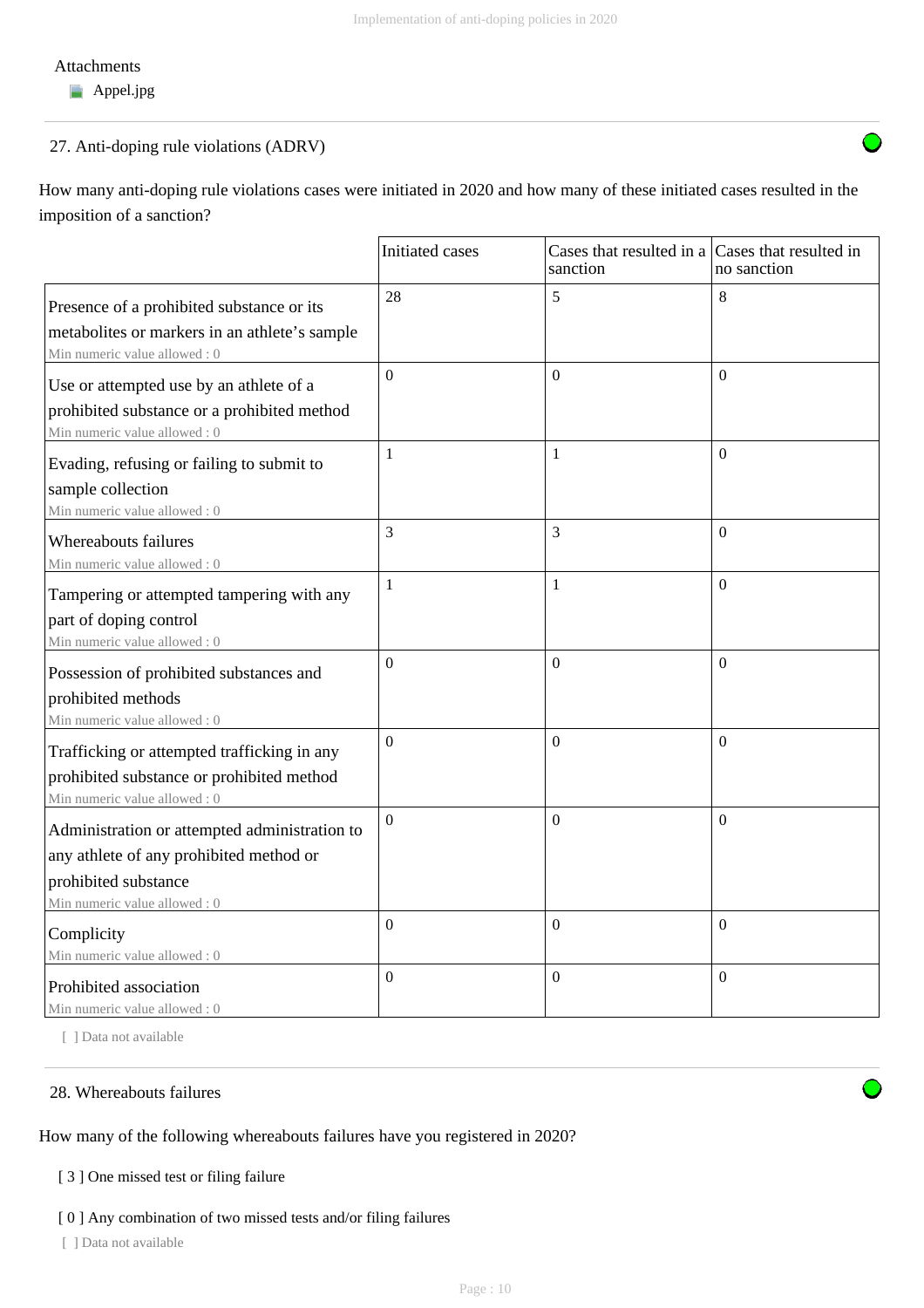#### 29. Co-operation with law enforcement agencies

What measures have been taken to ensure co-operation between NADO and law enforcement agencies in limiting illegal availability of doping substances?

 [ X ] Law, please specify Articles L. 232-19 et L. 232-20 du code du sport (opérations de contrôle sous la supervision du procureur de la République ; échanges d'informations entre administrations et forces de l'ordre) et articles R. 232-99 à R. 232-103 (commissions régionales de lutte contre le trafic de produits dopant - CRLT -, co-pilotées au niveau national par le ministère des sports et celui de la justice).

 [ X ] Agreement, please specify Accords de collaboration conclus par l'AFLD avec l'Office central de lutte contre les atteintes à l'environnement et à la santé publique (OCLAESP) et la Direction nationale du renseignement et des enquêtes douanières (DNRED et Accord de collaboration entre L'OCLAESP et le ministère des sports

 [ X ] Ad hoc activities, please specify Opérations de démantèlement de réseaux de trafic de produits dopants initiées par les CRLT commissions régionales de lutte contre les trafics de substances et méthodes dopantes qui peuvent faire intervenir les différentes administrations dont les ministères des sports, de la santé, ses finances, du travail… en coopération avec la justice et les forces de l'ordre.

 [ X ] Other, please specify Au niveau international, participation aux opérations organisées par Interpol et Europol la lutte contre les trafics de substances dopantes

[ ] None; your comment (optional) ............................................................

#### 30. Sanctions for doping trafficking

Are there specific penalties or sanctions for illegal circulation of doping substances, in addition to those regulating the movement of medicines and narcotics?

 [ X ] Criminal penalties, please specify 1) 1 an d'emprisonnement et 3 750 € d'amende pour la détention non justifiée d'une ou plusieurs substances ou méthodes interdites.

 [ X ] Financial penalties, please specify En plus des sanctions pénales si dessus, des sanctions financières sont prévues par l'article L232-23 du code du sport : « La sanction prononcée à l'encontre d'un sportif peut être complétée par une sanction pécuniaire dont le montant ne peut excéder 45 000 €. Celle prononcée à l'encontre de toute autre personne qui a enfreint les dispositions de l'article L. 232-10 peut être complétée par une sanction pécuniaire dont le montant ne peut excéder 150 000 €

 [ X ] Administrative or civil sanctions, please specify 1)La qualité de sportif de haut niveau, d'entraîneur de haut niveau, d'arbitre et juge sportif de haut niveau, de sportif espoir ou des Collectifs nationaux peut être retirée ou suspendue à tout moment par décision motivée du ministre chargé des sports, dans le cas d'infraction dûment constatée aux dispositions législatives et réglementaires relatives à la lutte contre le dopage ; l'Agence française de lutte contre le dopage peut également demander au ministre de prendre cette mesure.

 [ X ] Professional disciplinary actions, please specify Les personnes qui relèvent d'un ordre professionnel peuvent être sanctionnées au plan disciplinaire par cet organisme (Ordre des médecins, Ordre des pharmaciens, Ordre des masseurs-kinésithérapeutes, Ordre des infirmiers, Ordre des vétérinaires)

[ ] None of above, please explain ............................................................

[ ] Not available; your comment (optional) ............................................................

31. Statistics on doping trafficking

Do law enforcement agencies share data on the seizure of doping substances with the NADO?

( ) Yes, please specify how many seizures have been reported in 2020 ............................................................

( ) No. Your comment (optional) ............................................................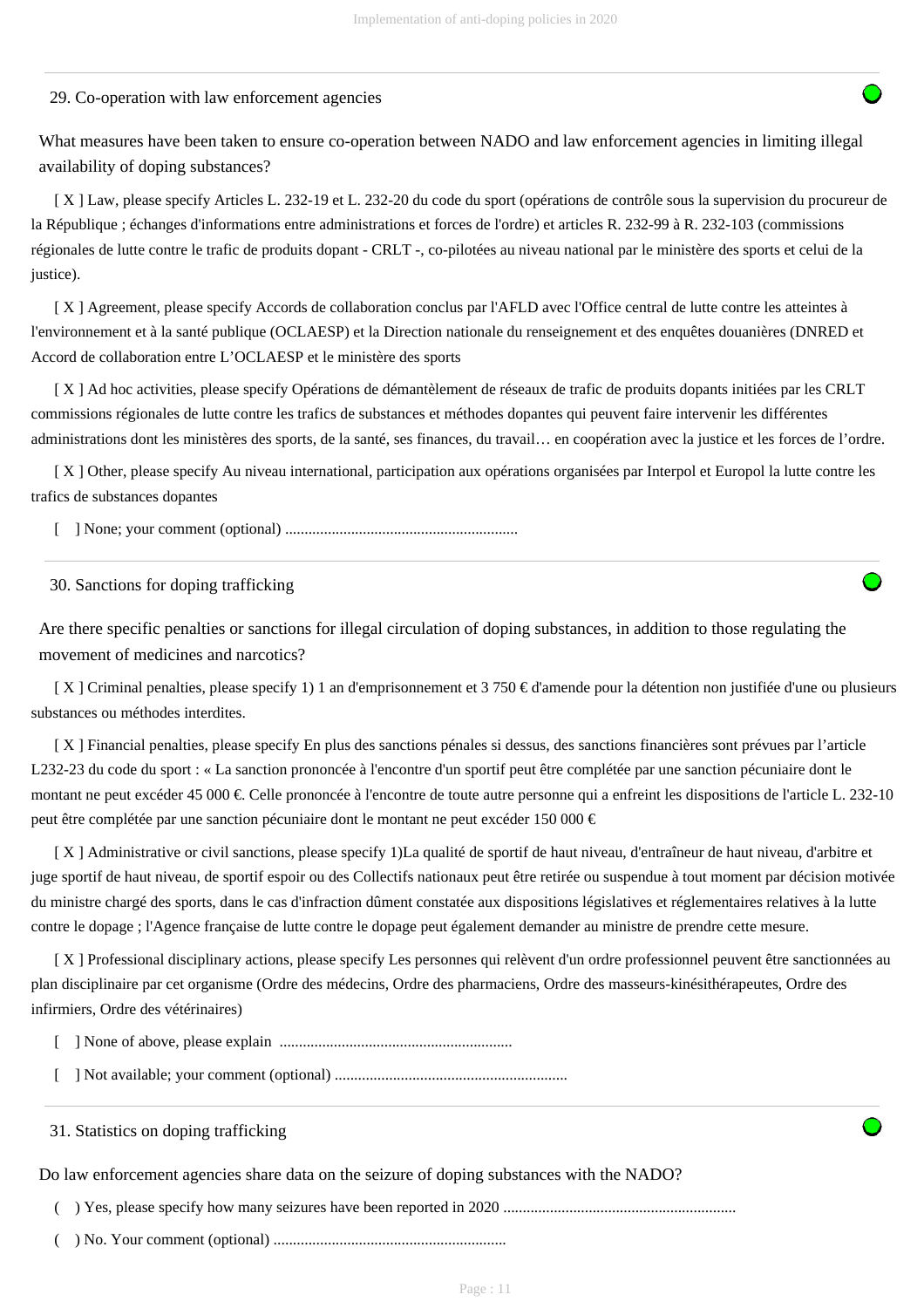( X ) Other, please specifyDonnées pas encore disponibles

# Is your NADO implementing a whistleblower policy/programme? ( X ) Yes; any comment ............................................................ ( ) No, but a preparatory process is in progress to develop a whistleblower policy/programme; any comment ............................................................ ( ) No; any comment ............................................................ If your NADO implements a Whistleblower policy/programme, please describe the legal framework for this programme [ X ] National legislation [ X ] NADO Rules [ ] Direct application of WADA Whistleblowing programme/policy and procedure for reporting misconduct [ ] Direct application of the rules of one or more international sports organisations, if yes, please list them ............................................................ [ ] Other. Please describe ............................................................ [ ] Not applicable Which organisations are involved in implementing anti-doping education programs? [ X ] National anti-doping organisation [X] Ministry responsible for sport [ X ] Ministry responsible for education [ X ] Ministry responsible for health [ X ] Other governmental bodyEx : Mission interministérielle de lutte contre les drogues et les conduites addictives (MILDECA) ; Office central de lutte contre les atteintes à l'environnement et à la santé publique (OCLAESP) [ X ] National sport federations [X] Regional/municipal sport organisations [ X ] Universities 32. Whistleblowers 33. Legal background for Whistleblower policy 34. Organisation of anti-doping education

- [ ] Schools
- [ ] Sport clubs

 [ X ] Other bodiesAntennes médicales de prévention du dopage (AMPD), Institut national du sport, de l'expertise et de la performance (INSEP), sociétés savantes, Union nationale des Sports Scolaires (UNSS)

Attachments

Page prévention du dopage du ministère des sports : http://https://www.sports.gouv.fr/ethique-integrite/agir-contre-ledopage/prevention/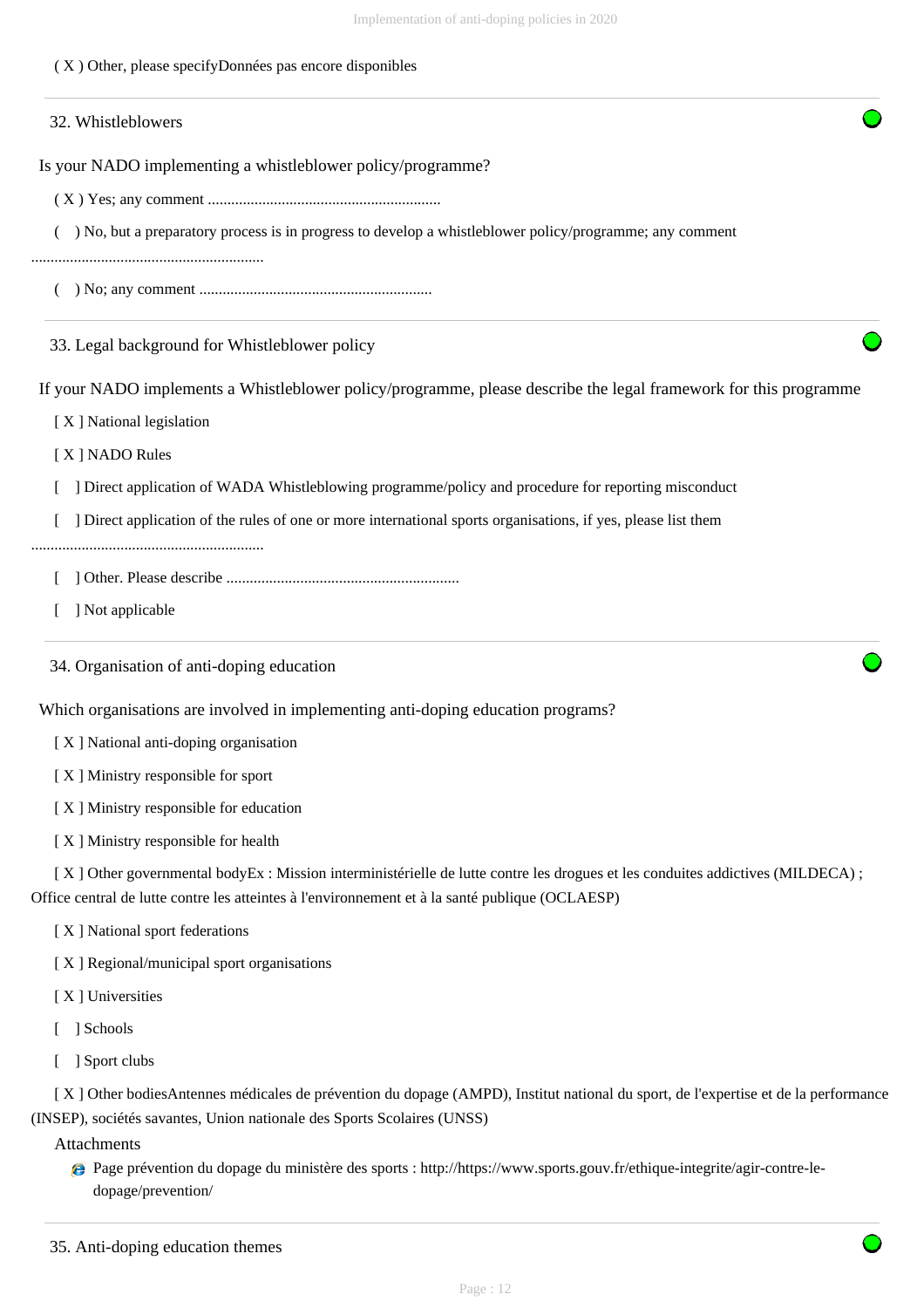# What types of anti-doping message are provided for different target groups?

|                      | elite<br>athletes                 | young<br>athletes | recreatio<br>nal<br>athletes      | sports<br>officials               | coaches                           | medical<br>personne               | school<br>pupils                  | media                             | general<br>public                 | other                             |
|----------------------|-----------------------------------|-------------------|-----------------------------------|-----------------------------------|-----------------------------------|-----------------------------------|-----------------------------------|-----------------------------------|-----------------------------------|-----------------------------------|
| National and         | [X]                               | [X]               | [X]                               | [X]                               | [X]                               | [X]                               | [X]                               | $\begin{bmatrix} 1 \end{bmatrix}$ | [X]                               | $\begin{bmatrix} 1 \end{bmatrix}$ |
| International anti-  |                                   |                   |                                   |                                   |                                   |                                   |                                   |                                   |                                   |                                   |
| doping rules         |                                   |                   |                                   |                                   |                                   |                                   |                                   |                                   |                                   |                                   |
| Harm of doping to    | $\begin{bmatrix} 1 \end{bmatrix}$ | [X]               | [X]                               | $\begin{bmatrix} 1 \end{bmatrix}$ | [X]                               | $\begin{bmatrix} 1 \end{bmatrix}$ | [X]                               | [X]                               | [X]                               | $[\ ]$                            |
| the spirit of sport  |                                   |                   |                                   |                                   |                                   |                                   |                                   |                                   |                                   |                                   |
| Athletes and         | [X]                               | [X]               | $\begin{bmatrix} 1 \end{bmatrix}$ | [X]                               | [X]                               | [X]                               | $\begin{bmatrix} 1 \end{bmatrix}$ | $\begin{bmatrix} 1 \end{bmatrix}$ | [X]                               | $\begin{bmatrix} 1 \end{bmatrix}$ |
| athlete support      |                                   |                   |                                   |                                   |                                   |                                   |                                   |                                   |                                   |                                   |
| personnel's rights   |                                   |                   |                                   |                                   |                                   |                                   |                                   |                                   |                                   |                                   |
| and responsibilities |                                   |                   |                                   |                                   |                                   |                                   |                                   |                                   |                                   |                                   |
| Consequences of      | $[ \ ]$                           | [X]               | $\begin{bmatrix} 1 \end{bmatrix}$ | $\begin{bmatrix} 1 \end{bmatrix}$ | [X]                               | $\begin{bmatrix} 1 \end{bmatrix}$ | [X]                               | $\begin{bmatrix} 1 \end{bmatrix}$ | [X]                               | $\begin{bmatrix} 1 \end{bmatrix}$ |
| doping, including    |                                   |                   |                                   |                                   |                                   |                                   |                                   |                                   |                                   |                                   |
| sanctions, health    |                                   |                   |                                   |                                   |                                   |                                   |                                   |                                   |                                   |                                   |
| and social           |                                   |                   |                                   |                                   |                                   |                                   |                                   |                                   |                                   |                                   |
| consequences         |                                   |                   |                                   |                                   |                                   |                                   |                                   |                                   |                                   |                                   |
| Substances and       | [X]                               | [X]               | [X]                               | $[ \ ]$                           | $\begin{bmatrix} 1 \end{bmatrix}$ | [X]                               | [X]                               | $\begin{bmatrix} 1 \end{bmatrix}$ | [X]                               | $\begin{bmatrix} 1 \end{bmatrix}$ |
| methods on the       |                                   |                   |                                   |                                   |                                   |                                   |                                   |                                   |                                   |                                   |
| Prohibited List      |                                   |                   |                                   |                                   |                                   |                                   |                                   |                                   |                                   |                                   |
| Doping control       | [X]                               | [X]               | $\begin{bmatrix} 1 \end{bmatrix}$ | [X]                               | [X]                               | [X]                               | [X]                               | $\begin{bmatrix} 1 \end{bmatrix}$ | $\begin{bmatrix} 1 \end{bmatrix}$ | $\begin{bmatrix} 1 \end{bmatrix}$ |
| procedures           |                                   |                   |                                   |                                   |                                   |                                   |                                   |                                   |                                   |                                   |
| Therapeutic use      | [X]                               | [X]               | [X]                               | $[ \ ]$                           | $\begin{bmatrix} 1 \end{bmatrix}$ | [X]                               | [X]                               | $\begin{bmatrix} 1 \end{bmatrix}$ | $\begin{bmatrix} 1 \end{bmatrix}$ | $\begin{bmatrix} 1 \end{bmatrix}$ |
| exemptions           |                                   |                   |                                   |                                   |                                   |                                   |                                   |                                   |                                   |                                   |
| (TUEs)               |                                   |                   |                                   |                                   |                                   |                                   |                                   |                                   |                                   |                                   |
| Applicable           | [X]                               | [X]               | [X]                               | [X]                               | $\begin{bmatrix} 1 \end{bmatrix}$ | $\begin{bmatrix} 1 \end{bmatrix}$ | $\begin{bmatrix} 1 \end{bmatrix}$ | $\begin{bmatrix} 1 \end{bmatrix}$ | $\begin{bmatrix} 1 \end{bmatrix}$ | $\begin{bmatrix} 1 \end{bmatrix}$ |
| whereabouts          |                                   |                   |                                   |                                   |                                   |                                   |                                   |                                   |                                   |                                   |
| requirements         |                                   |                   |                                   |                                   |                                   |                                   |                                   |                                   |                                   |                                   |

# 36. Nutritional supplements

What measures have been taken to address the problems related to nutritional supplements in sport?

[ ] Restrict availability

[ ] Control of production

[X] Provide quality assurance

- [X] Comprehensive labelling
- [ X ] Limit advertising and promotion

[ X ] Educational and informational measures

 [ X ] Other, please specify: La mise sur le marché en France de compléments alimentaires est soumise à une déclaration auprès des autorités